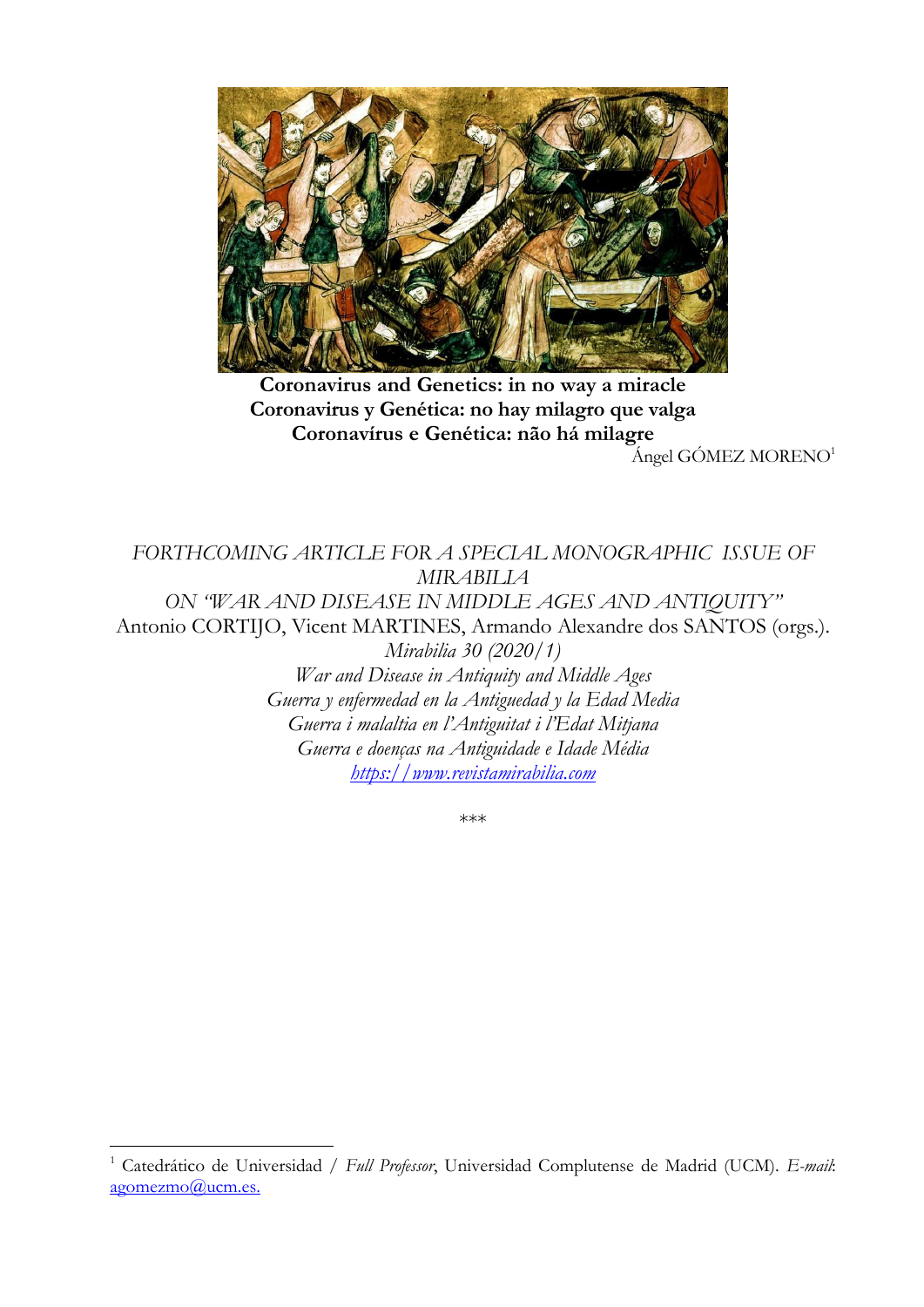

Jan-Jun 2020/ISSN 1676-5818

## **Coronavirus and Genetics: in no way a miracle<sup>2</sup>** Ángel GÓMEZ MORENO<sup>3</sup>

*To Steven G. Symmes (1952-2016), beloved friend*

May 1, 2020

 $\overline{a}$ 

[Remarks on my article: ["Coronavirus, Population Genetics, and Humanities",](https://www.revistamirabilia.com/sites/default/files/pdfs/01._gomezmoreno.pdf)  *Mirabilia 30* (2020/1), Special issue on "*[War and Disease in Middle Ages and Antiquity](https://www.revistamirabilia.com/sites/default/files/pdfs/01._gomezmoreno.pdf)*".]

Lacking confirmatory tests, I present the result of my analysis of some public domain data that reveals the relationship between SARS-CoV-2 (coronavirus) and the male haplogroup (Y-DNA) R1b. Current statistics of COVID-19 (coronavirus-associated disease) prove that its incidence is much higher in areas where R1b reaches higher percentages. In my previous article, I developed a formula*: the higher the frequency of R1b, the greater the incidence, proven or probable (real or potential), of COVID-19*. The distribution of this haplogroup is almost exclusively European. More precisely, R1b is known to be the quintessential haplogroup of the peoples of Western Europe.

While Genetics deals with the study of DNA, Population Genetics uses data provided by geneticists to study human migrations from Prehistory onwards; thus, new light is shed on processes such as the evolution of cultures, or the formation and expansion of languages, either extinct or alive. While Population Genetics has slowly but inexorably gained proselytes among experts in the social sciences, Genetics is a fundamental discipline for all fields of life and health sciences, playing a primary role in the fight against diseases.

Given the fact that Genetics will be more and more prevalent in our lives, it is important to become acquainted with its basic metalanguage: words as *mitochondrial*, *autosome*, *allele*, *haplotype*, and particularly *haplogroup*, which refers to a genetic pattern characteristic of members of a human society with centuries, if not millennia, of

<sup>&</sup>lt;sup>2</sup> Only friendship helps to understand the involvement of both Prof. Charles B. Faulhaber (University of California, Berkeley) and Prof. Elena del Río (University of Georgia, Atlanta) in the present essay. Their remarks were so valuable that almost all of them have been introduced in the final version.

<sup>3</sup> Catedrático de Universidad / *Full Professor*, Universidad Complutense de Madrid (UCM). *E-mail*: [agomezmo@ucm.es.](mailto:agomezmo@ucm.es)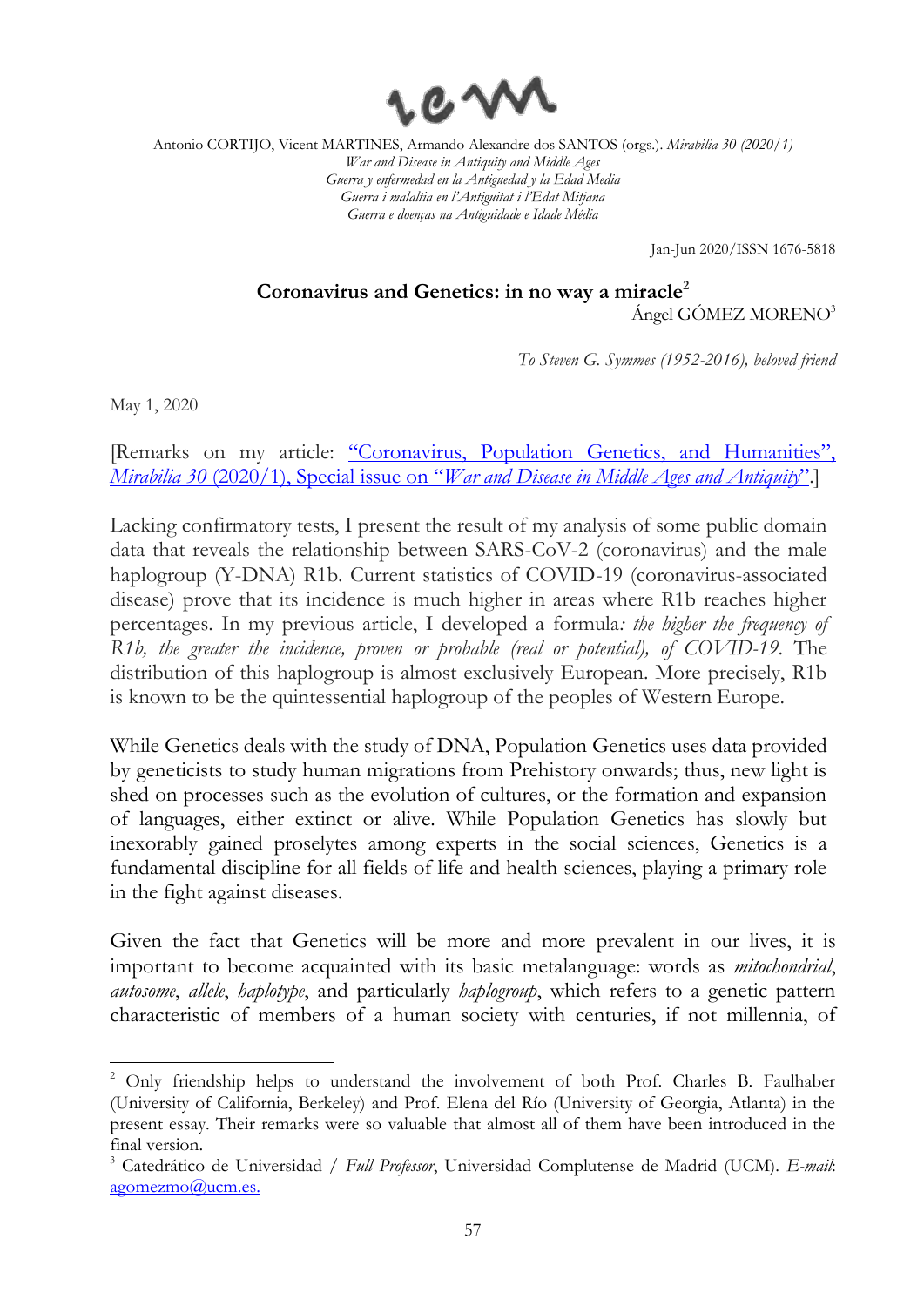

Jan-Jun 2020/ISSN 1676-5818

common life. The haplogroup derives from the haplotypes, i. e. the genetic configuration inherited from our parents.

For the record, while I have absolute confidence in geneticists, I would only suggest – with the prudence and humility with which the novice addresses the expert – that they pay attention to the role played by the haplogroup R1b in a process that begins with the advent of the coronavirus, continues with the development of the disease, and ends with the cure or death of the patient. The most important issue is to determine whether there is an objective reason for the coronavirus to have caused the greatest havoc in "R1b Europe", as crucial lessons may be drawn from the demonstration that it affects males carrying the R1b haplogroup more than individuals of other haplogroups.

In the aforementioned process, the mass-media, given its ability to modulate and shape public opinion, has a mission of utmost importance. The genetic factor has not been considered in the comparison and assessment of the results obtained by the political and health authorities of each nation in the struggle against coronavirus. When the figures are positive, a phrase is used in which the word *miracle* is linked to a name *Greek miracle*, *Portuguese miracle*, or *German miracle*. Although here I will deal with these three cases, in the last few days (April 28-29), the *Austrian miracle*, which I dealt with in my previous article, has again come up. Let's start with the *Greek miracle*.

The *New York Times* of April 28 included an article by Iliana Magra ("Greece has defied the odds in the Pandemic") that showed Greek society interpreting the proclaimed victory against the coronavirus in an epic-patriotic sense. Rather than merely celebrating their achievements in confronting the coronavirus, Greeks have activated a will for national regeneration that – they hope – will act as a powerful spur for the future. Since the genetic factor has not been taken into account by the specialists, the only possible assumption is that the Greek people have managed to defeat the coronavirus against all odds.

In the case of Greece, the low incidence of the disease corresponds – simply inverting the formula expressed at the beginning – to the low frequency of R1b, whose average in the country is 11.5%, even more so when we consider there are areas in Greece where this haplogroup does not even reach 10%. Also, to be taken into account is the high frequency of other haplogroups characteristic of Eastern Europe and the Middle East: J2 (21%), I2 (9.5%) and G (6.5%); Slavic R1a (11.5%); and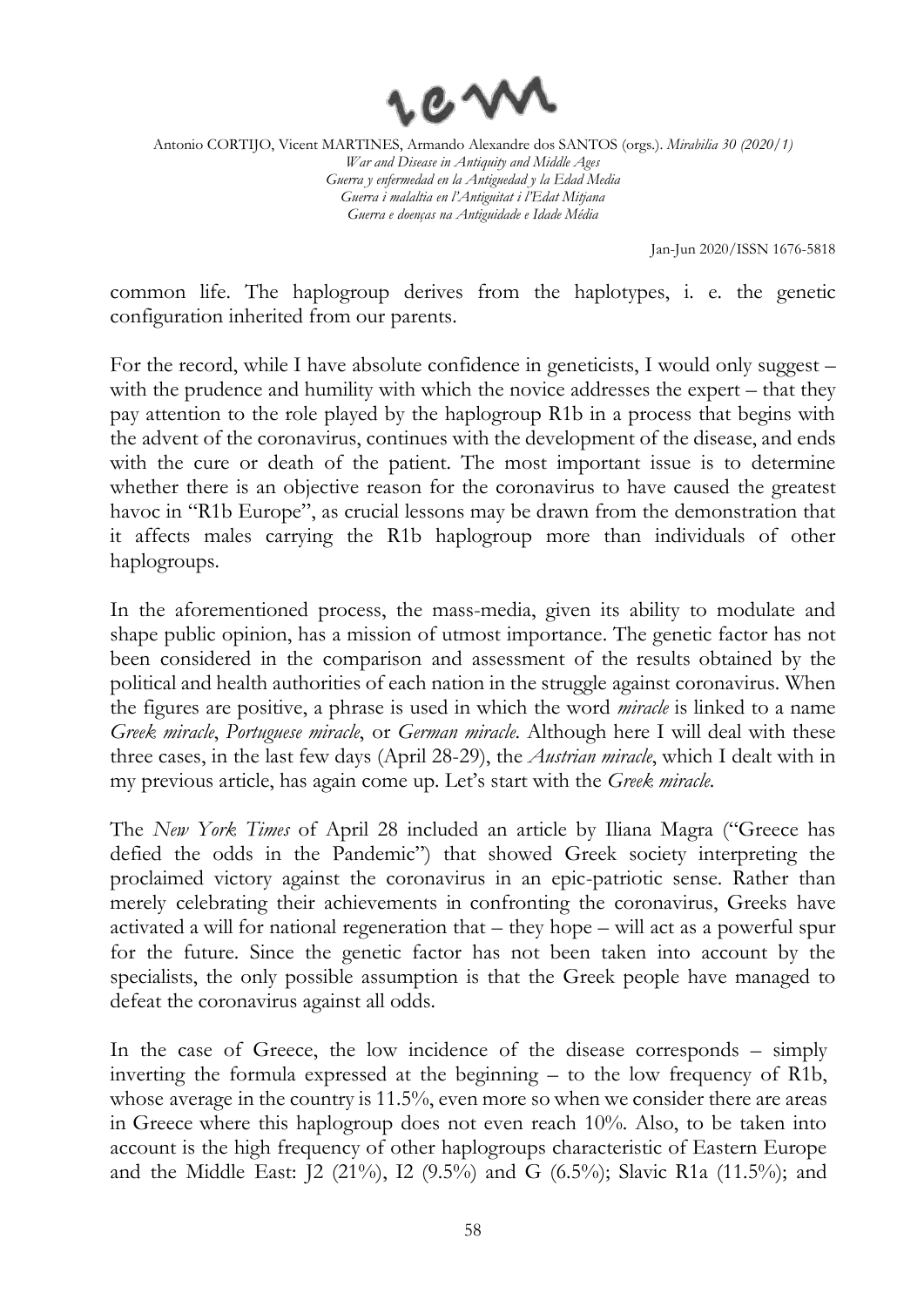

Jan-Jun 2020/ISSN 1676-5818

North Africa, as E1b1b (21%). The variety of haplogroups, their high frequency as well as Greece's remoteness from "R1b Europe" are reason enough for COVID-19 to be less harmful in Greece.

In relation to these data, let me note, again, that "R1b Europe" is initially made up of four nations: Ireland (81%), Spain (69%), Great Britain (67%) and Belgium (61%). To these two more nations should be added, pinpointing certain regions: The first is France, thanks to the extremely high frequency of R1b in the long strip that runs along the Atlantic coast, from the Pyrenees, through Brittany, and reaching up to Normandy (ranging 80%-90%). The second is Italy, specifically Lombardy and the North (where R1b is above 60%). Portugal does not fall into this group because its R1b only reaches 56%, 13 points below neighboring Spain.

Following the formula laid out at the beginning, Portugal, with 2,450 infections per million (all figures as of May 1) maps at some distance from the countries and regions most affected by the coronavirus, Spain being the first. The explanation of the fact, however, differs depending on who interprets the data and the part of Portugal to which we refer: Northern or Southern (in the South, between Lisbon and Faro, COVID-19 has fewer infections). In any case, in Portugal or elsewhere in the world, the genetic factor matters as much as the management of the pandemic itself, and even more so if we take into account the high frequency of the haplogroup E1b1b, which seems to be refractory to COVID-19 and reaches 14% in Portugal. Other apparently virus-resistant haplogroups present in Portugal are J2 (9.5%) and G (6%), both of Eurasian origin. We have already considered the strength of these very haplogroups in Southern Italy and Greece, reflected in the low incidence of COVID-19 there.

Now, let us look at the *German miracle*. The map of COVID-19 in Germany coincides point by point with that of R1b in Eupedia: 36% in the North and the East; 47% in the West, and 48.5% in the South (Wikipedia states that, in Bavaria, R1b reaches 50%). How should we interpret these percentages in contrast to the incidence of the pandemic? In my opinion, they show how unfair it is to confront the efficient and diligent Germans with the clumsy and lazy Spaniards, an injustice to all those courageous people fighting this virus in Spain whose symptoms, according to some unofficial voices, could only be compared to those of a mild flu. In this regard, I would like to invite all of you to notice the results of an experiment that shifts the focus to the German-Polish border.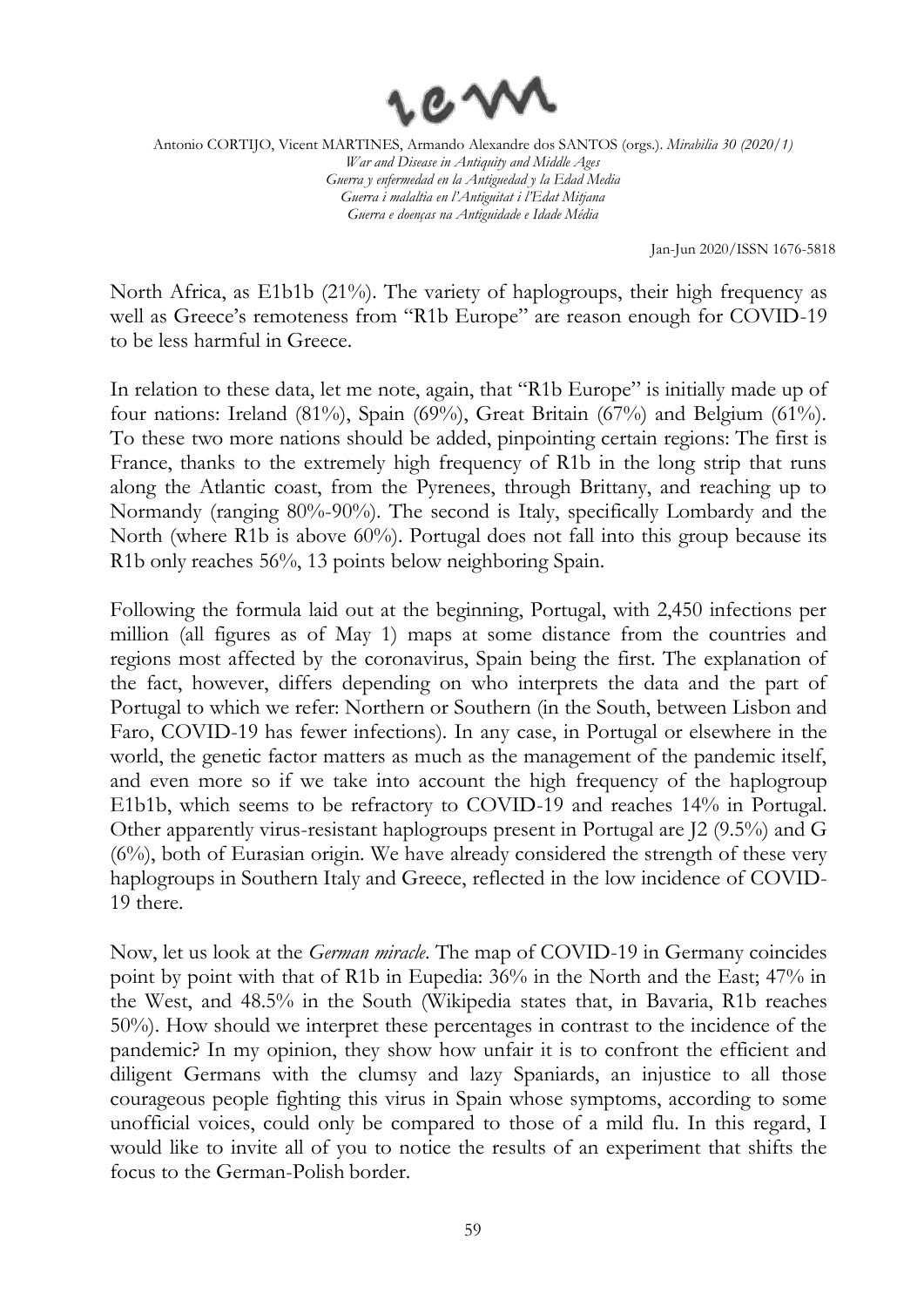

Jan-Jun 2020/ISSN 1676-5818

With its 1,960 infections per million and 6,623 deaths, Germany gives an inferiority complex to those nations where R1b is more prevalent. However, if we compare its figures with those of Poland (with 335 infections per million and 644 deaths) everything changes. We should keep in mind that Poland's population is 38.5 million, while Germany's is 81 million. Hence, if the genetic factor were to be excluded, the death toll in Germany should be 1,355, which means that there are actually 5,268 more deaths than a simple calculation of proportionality would expect. That is the result of the sudden decline of R1b in Poland, which cannot surpass 12% R1b. Should we work, then, on a "Polish miracle" or rather stop using the expression?

As we see, the analysis of the incidence of COVID-19 must start from the simple fact that the criteria adopted by each nation are so diverse and unstable as to lose any comparative value. The worst thing is that Genetics is ignored in these and other cases, when it can shed light on the problem and provide a definite solution. Genetics offers an explanation for the difference between Lombardy and Croatia. Although the distance between Milan and Zagreb is 520 km, less than that from Madrid to Seville, between the Italian region and the new country, as well as between both Spanish cities, a true genetic abyss opens up. Both are indeed European, but while the former is properly Western, the other is identified by its own inhabitants as a Slavix country (the white, red and blue colors of the Pan-Slavic flag say it all). It is enough to see that in northern Italy, between Tuscany and the Alps, R1b exceeds 60% in many places. The contrast with Croatia, where R1b reaches only 8.5%, explains the 7,506 new infections in Lombardy versus the 509 cases in Croatia.

Sometimes the thaumaturgy is not expressed by means of one of the so-called "miracles" pointed out, but rather as a feeling of amazement (the root of the word is the same of the classical Greek verb θαυμάζειν, 'to be amazed' or 'to marvel at'). A couple of weeks ago, Irish experts were amazed at the high incidence of COVID-19 in Ireland, "when compared to similar nations." The similarity with other countries – Denmark, Norway, Finland, Slovakia and Croatia – refers only to the number of inhabitants, because in fact that are not similar at all genetically, as shown by the 81% of Rb1 in Ireland and 3.5% in Finland. On the other hand, Ireland, which has shifted between optimism and pessimism, is now facing reality with increasing numbers reaching 4,233 infections per million inhabitants.

Need we elaborate further? We could indeed multiply the number of "miracles" to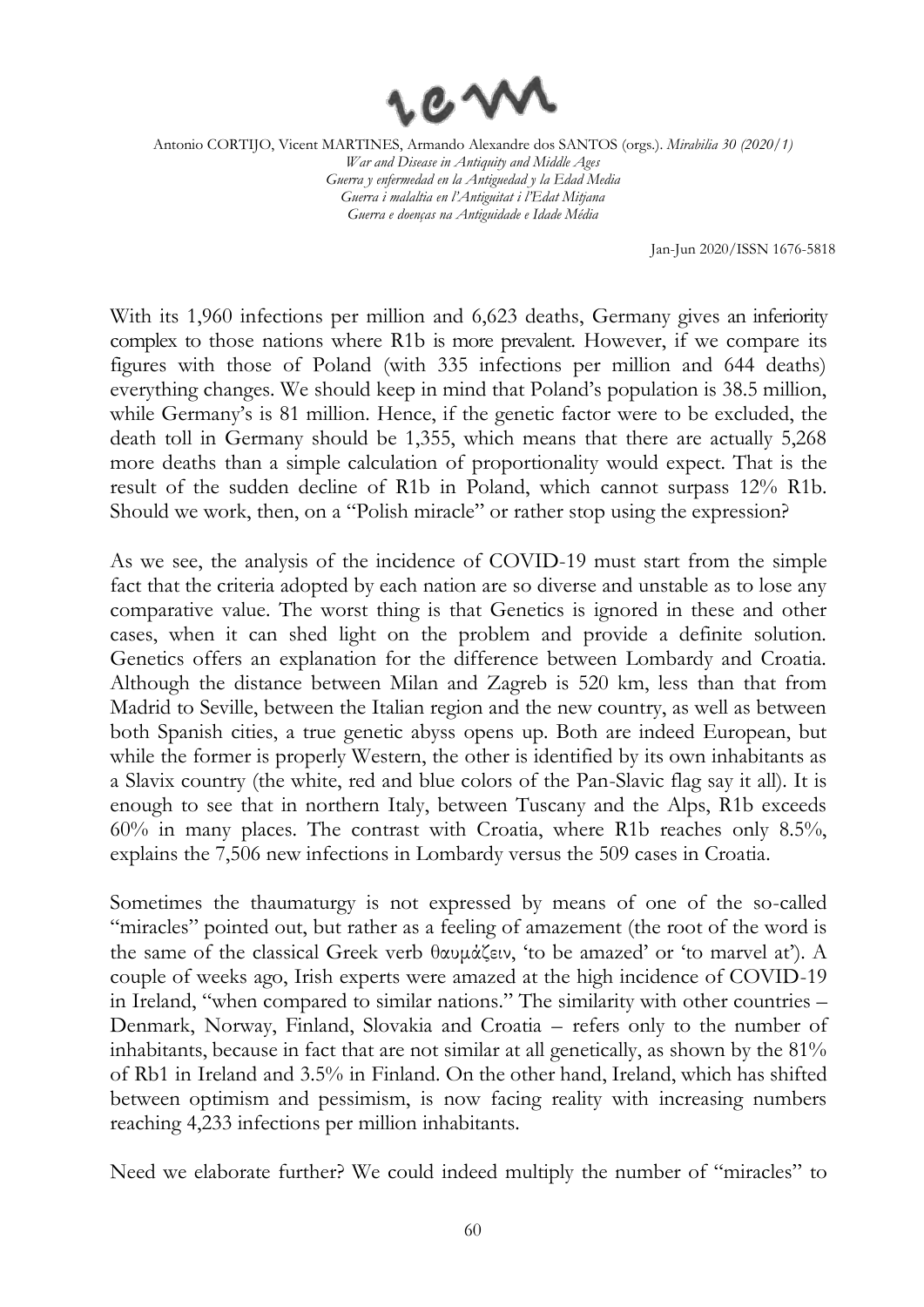

Jan-Jun 2020/ISSN 1676-5818

accommodate cases such as that of Syria, a country that, in a state of complete destruction and in the absence of medicines, food, and drinking water, has only 2.4 infections per million; or that of Mongolia, with 11.5 cases per million (will it account for the effectiveness of Asia, so many times proclaimed in relation to the evolution of the pandemic in South Korea?). In short, overcrowding or lack of prophylaxis has not caused the figures to soar, not even in India, which is at 25.5 cases per million, or Indonesia, which has reached 38 cases per million.

In the very heart of Africa, we can focus on two countries: Nigeria, with almost 200 million inhabitants with a land mass the equivalent to one and a half times Spain's, has only 9 infections per million; and, undoubtedly the most striking case, Zambia, where HIV spread to half of the population, but currently presents only 6 cases per million of COVID-19. There are many more examples that prove the initial formula right, but these will suffice. Finally, to expose the contrast once again, let me recall the terrifying numbers of infections in La Rioja (12,411 per million), Madrid (9,182), and Castilla-La Mancha (7,754). If this review causes a re-assessment of some *idées reçues*, I shall be satisfied.

**Addendum (May 5 2020)**

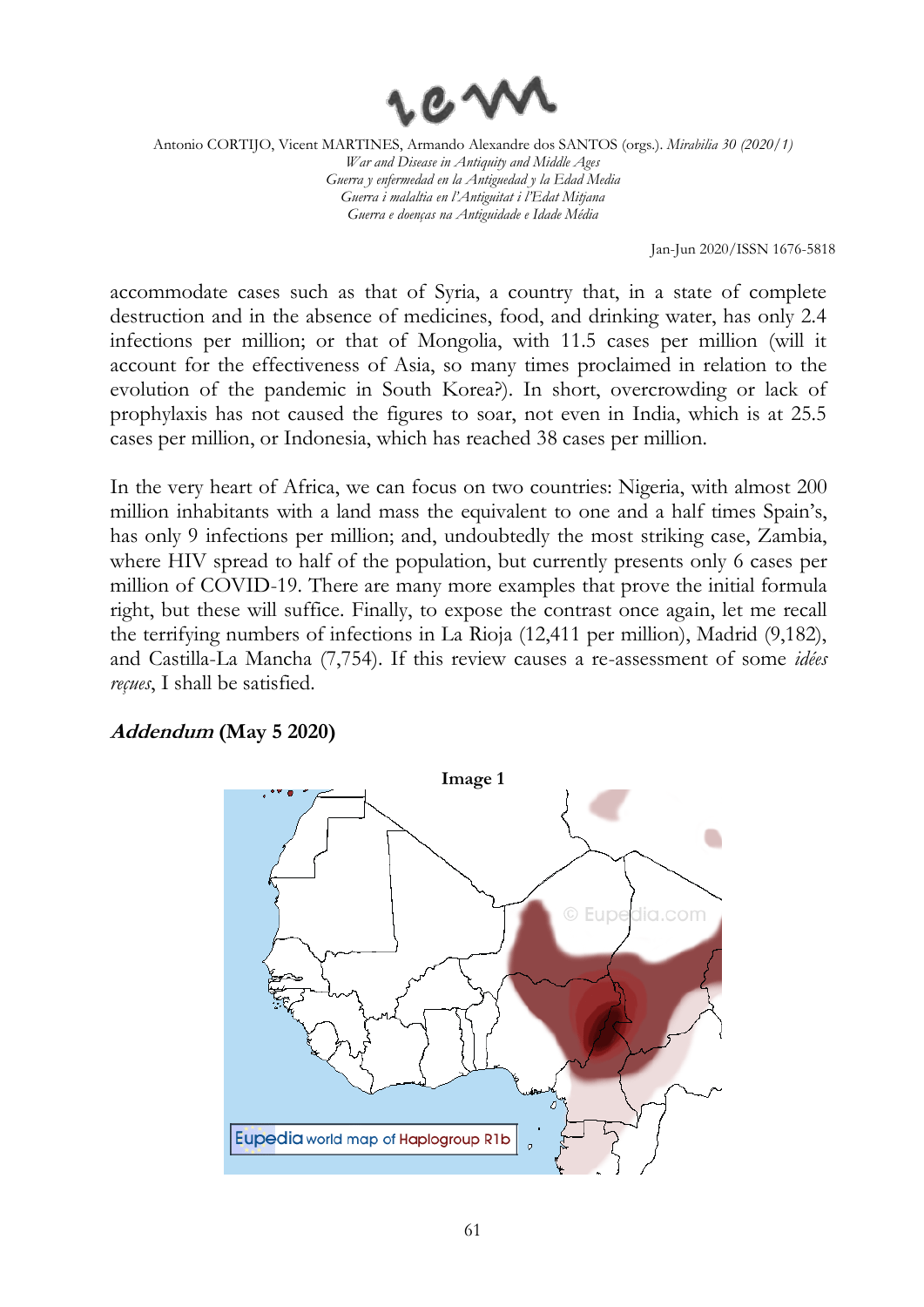

Jan-Jun 2020/ISSN 1676-5818

Hausa tribes, distributed throughout Northeastern Nigeria on the shores of the Lake Chad, have very high percentages of R1b. This fact is remarked in [all surveys on](https://www.ncbi.nlm.nih.gov/pmc/articles/PMC6240361/)  [Hausa culture](https://www.ncbi.nlm.nih.gov/pmc/articles/PMC6240361/) and shows up in any Y-DNA R1b haplogroup world map.

In the last weeks, the mass-media have pointed out a sudden and unexpected increase in the mortality rates among Hausas, but nobody risked a reasonable explanation to the tragedy (as sample, we may see a [BBC report](https://www.bbc.com/news/world-africa-52454259) on the issue. Yesterday, however, the agencies informed that COVID-19 seems responsible for most deaths, again showing its predilection for R1b haplogroup. In this regard, I call your attention to one of the main headlines in TV News Channel (May 4-2020): "Mass deaths in Kano linked to COVID-19". We must keep in mind that Kano is the main city in Northern Nigeria and, due to the Chadian war, houses most of the former inhabitants of the Lake Chad area.

\*\*\*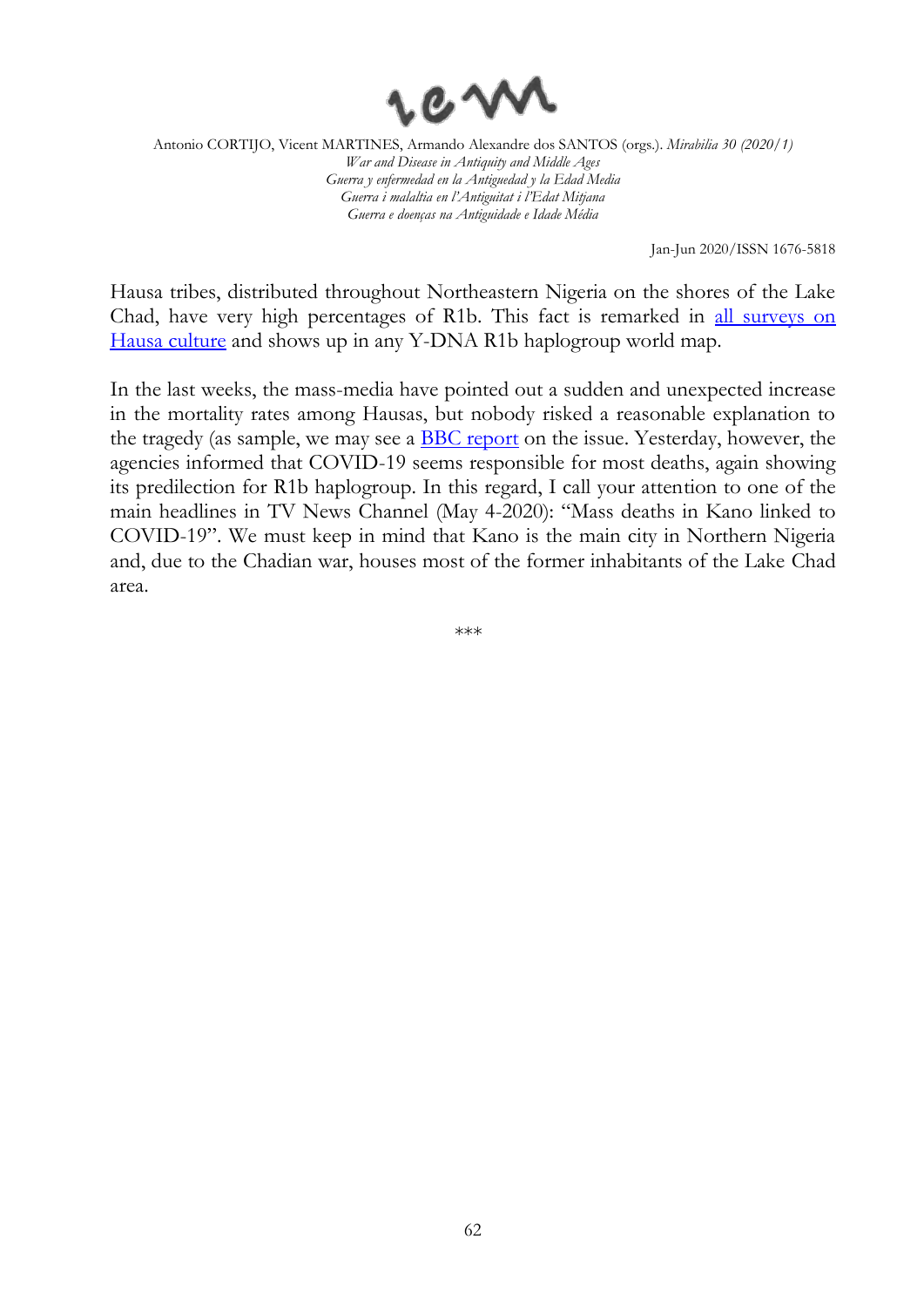

Jan-Jun 2020/ISSN 1676-5818

## **Coronavirus y Genética: no hay milagro que valga<sup>4</sup>**

Ángel GÓMEZ MORENO<sup>5</sup>

*Para Steven G. Symmes (1952-2016), estimado amigo*

28 de abril de 2020

 $\overline{a}$ 

[Reflexiones sobre mi artículo: ["Coronavirus, Population Genetics, and Humanities",](https://www.revistamirabilia.com/sites/default/files/pdfs/01._gomezmoreno.pdf)  *Mirabilia 30* (2020/1), Special issue on "*[War and Disease in Middle Ages and Antiquity](https://www.revistamirabilia.com/sites/default/files/pdfs/01._gomezmoreno.pdf)*".]

A falta de ensayos que lo confirmen, la observación y el análisis de una serie de datos de público dominio revelan lo estrecha que es la relación del SARS-CoV-2 (coronavirus) y el haplogrupo masculino (Y-ADN o, en inglés, Y-DNA) R1b. Las estadísticas de la COVID-19 (enfermedad asociada al coronavirus) prueban que su incidencia es mucho mayor en las zonas en que R1b alcanza porcentajes más elevados; de hecho, en el artículo previo, me serví de esta fórmula: *a mayor frecuencia de R1b mayor incidencia, probada o probable (real o potencial), de la COVID-19*. La distribución del haplogrupo es casi exclusivamente europea; para ser más exactos, de R1b cabe decir que es el haplogrupo por excelencia de los pueblos de Europa Occidental.

Mientras la Genética se ocupa del estudio del ADN, la Genética de poblaciones recurre a los datos aportados por los genetistas para estudiar los desplazamientos humanos desde la Prehistoria en adelante; de ese modo, se arroja nueva luz sobre procesos como la evolución de las culturas o la formación y expansión de las lenguas, extintas o vivas. Mientras la Genética de poblaciones, lenta pero inexorablemente, gana prosélitos entre los expertos en Ciencias Sociales y Humanas, la Genética está perfectamente instalada en todas las especialidades de Ciencias de la Vida y Ciencias de la Salud y desempeña una función primordial en la lucha contra las enfermedades.

En la seguridad de que la Genética estará cada vez más presente en nuestras vidas y reclama una atención creciente en cualesquier circunstancias, conviene familiarizarse

<sup>4</sup> Este trabajo habría tenido mayores dificultades y no habría alcanzado el punto de bondad académica que ahora tiene de no mediar dos grandes amigos, sabios y generosos, que aparecen y se me ofrecen en el preciso momento en que más los preciso: los profesores Charles B. Faulhaber (University of California, Berkeley, y Elena del Río (University of Georgia, Atlanta) Gracias a ti, Charles; gracias a ti, Elena.

<sup>5</sup> Catedrático de Universidad / *Full Professor*, Universidad Complutense de Madrid (UCM). *E-mail*: [agomezmo@ucm.es.](mailto:agomezmo@ucm.es)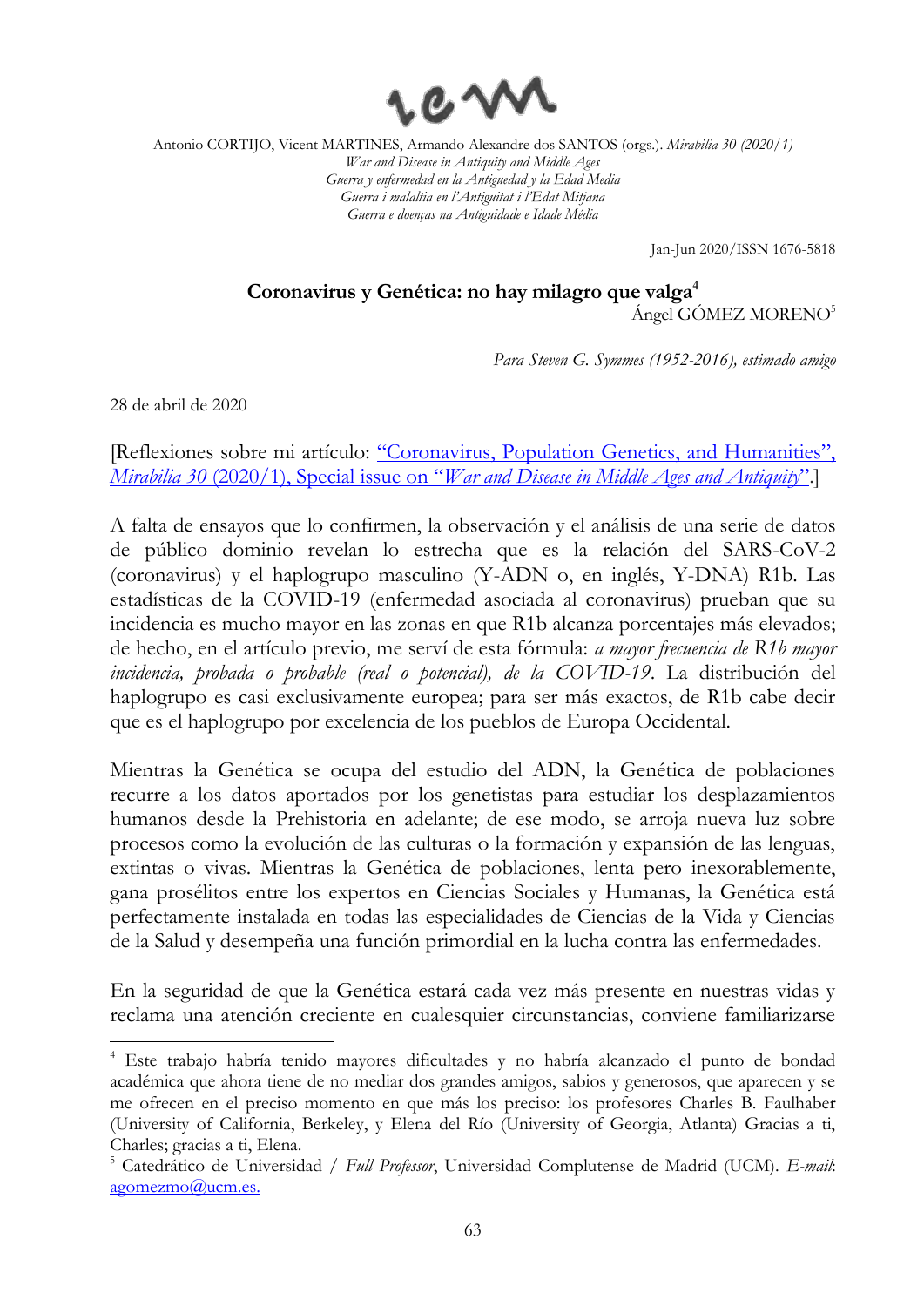

Jan-Jun 2020/ISSN 1676-5818

con su metalenguaje fundamental, en esencia el mismo de la Genética de poblaciones. Son voces como *mitocondrial*, *autosoma*, *alelo*, *haplotipo* o *haplogrupo*, que deberían incorporarse al vocabulario activo de cualquiera supuestamente informado. A quien lea estas líneas le bastará saber que un haplogrupo es un patrón genético característico de los miembros de una sociedad humana con siglos, si es que no milenios, de vida común. Al haplogrupo se llega desde los haplotipos, que son las configuraciones genéticas que heredamos de nuestros progenitores.

Reitero mi confianza absoluta en los genetistas, a los que sólo aconsejaría – desde la prudencia y la humildad con que el neófito se dirige al experto – que presten atención al papel que desempeña el haplogrupo R1b en el proceso que comienza con el arraigo del coronavirus, continúa con el desarrollo de la enfermedad y concluye con la curación o el fallecimiento del enfermo. Lo más importante es determinar si existe alguna causa objetiva para que el coronavirus cause los mayores estragos en la "Europa R1b". De la demostración de que el coronavirus se replica en mayor medida en varones que portan ell haplogrupo R1b que en otros con haplogrupos diferentes cabría extraer lecciones muy importantes.

En el proceso referido, a los medios de comunicación les corresponde una tarea de la mayor importancia, dada su capacidad para modular y moldear la opinión pública. Por desgracia, en las últimas semanas pierden el tiempo en una tarea de utilidad dudosa y, por el modo en que la llevan a cabo, no poco injusta. Si así me expreso es porque, en sus comparativas, no se contempla el factor genético. Hablo, claro está, de la valoración de la gestión del coronavirus por parte de las autoridades políticas y sanitarias de cada nación. Si las cifras son buenas, se recurre a un sintagma en que la voz *milagro* viene acompañada del gentilicio de turno: *milagro griego*, *milagro portugués* o *milagro alemán*. Aunque me ocuparé concretamente de estos tres, en los últimos días (28-29 de abril), se ha vuelto a hablar del *milagro austriaco*, del que me ocupé en mi artículo previo. Sigo el orden señalado y comienzo con el *milagro griego*.

El *New York Times* del día 28 de abril incluye un artículo de Iliana Magra ("Greece has 'defied the odds' in the Pandemic") que demuestra que la sociedad griega interpreta su proclamada victoria contra el coronavirus en clave épico-patriótica. En vez de celebrar lo que han logrado todos juntos (pues, por cercano que quede, el pretérito perfecto forma parte del pasado), este logro ha activado un espíritu regeneracionista que esperan actúe como el más poderoso de los revulsivos. Que los griegos aprovechen el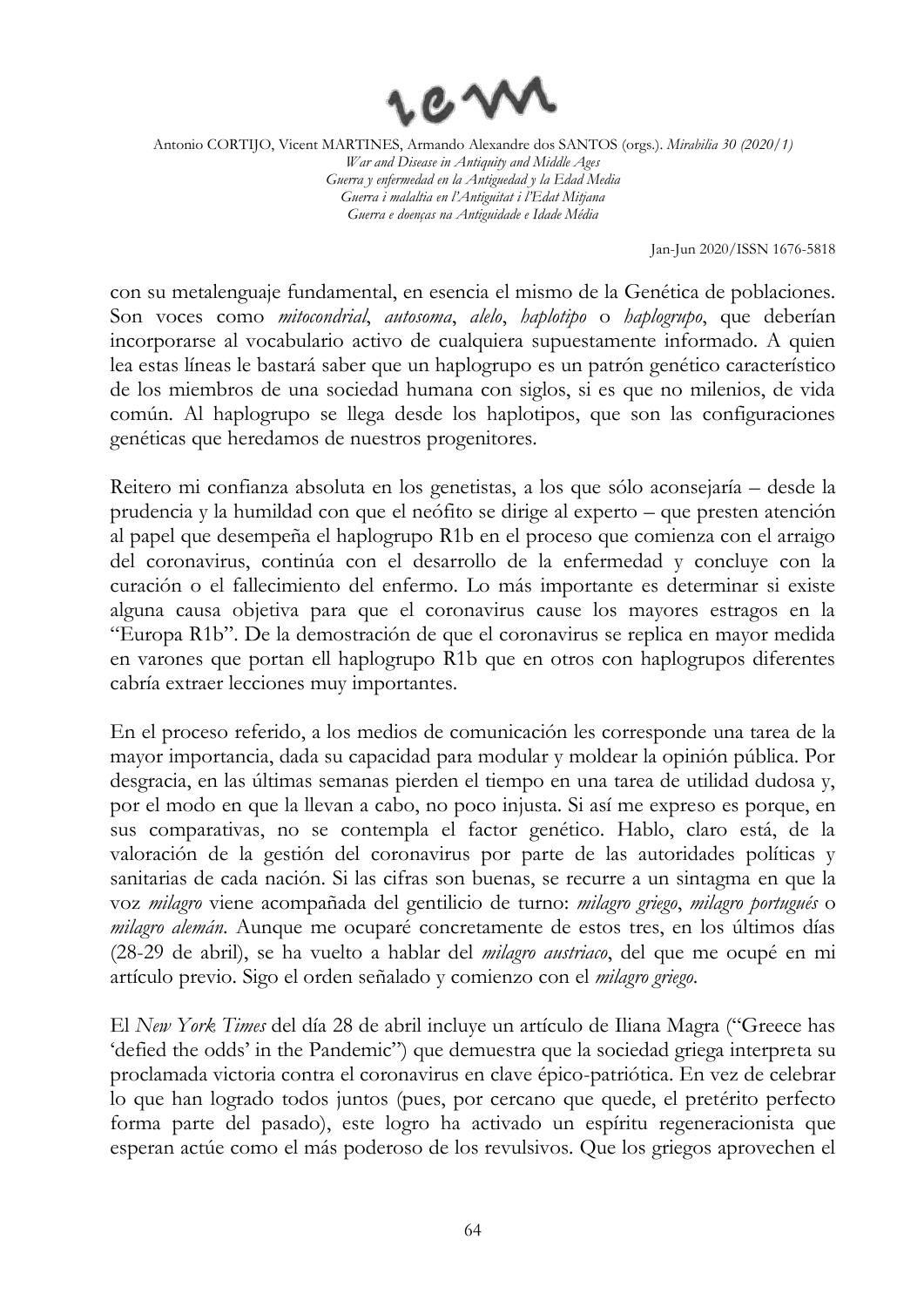

Jan-Jun 2020/ISSN 1676-5818

que tienen por éxito sin paliativos frente al coronavirus me parece estupendo; para ello, claro está, no hay nada mejor que ignorar el factor genético.

En el caso de Grecia, la escasa incidencia de la enfermedad se corresponde (y para ello no hay más que invertir la fórmula expresada al comienzo) con la baja frecuencia de R1b, cuya media es de 11,5% en el país; no obstante, hay zonas de Grecia en que este haplogrupo no llega ni tan siquiera al 10%. A ello hay que unir la elevada frecuencia de otros haplogrupos que remiten al Este de Europa y Oriente Medio, como J2 (21%), I2 (9,5%) y G (6,5%); al Este de Europa, como el eslavo R1a (11,5%); y al Norte de África, como E1b1b (21%). La variedad de sus haplogrupos, su elevada frecuencia y su lejanía respecto de la "Europa R1b" son razones suficientes para que la COVID-19 cause menos estragos en Grecia.

En atención a este dato, hay que recordar que la "Europa R1b" la forman inicialmente cuatro naciones: Irlanda (81%), España (69%), Gran Bretaña (67%) y Bélgica (61%). A ellas, debemos añadir dos naciones más en atención a unas regiones determinadas: la primera es Francia, gracias a la altísima frecuencia que presenta R1b en la larga franja que discurre a lo largo de la costa atlántica, desde los Pirineos, a través de Bretaña hasta llegar a Normandía (en todo este territorio, oscila entre 80% y 90%); la segunda es Italia, en atención a Lombardía y el septentrión (donde anda por encima de 60%). Portugal no entra en este grupo porque su R1b sólo llega a un 56%, a 13 puntos de la vecina España.

De acuerdo con la fórmula indicada, situaría de entrada a Portugal a cierta distancia de los países y regiones más castigados por el coronavirus, con España al frente. Eso es lo que ocurre, aunque la explicación difiera según quien interprete los datos y estemos en la mitad septentrional o meridional (es en ésta, entre Lisboa y Faro, donde la COVID-19 tiene menos contagios). Comoquiera que sea, en Portugal o cualquier otro lugar del mundo, el factor genético importa tanto o más que la gestión de la pandemia. O mucho más incluso, como se concluye ante la elevada frecuencia del haplogrupo E1b1b, que se diría refractario a la COVID-19 y que llega al 14% en Portugal. Otros haplogrupos aparentemente resistentes al virus y frecuentes en Portugal son el J2 (9,5%) y el G (6%), ambos de origen euroasiático. Con las magnitudes de la COVID-19 a la vista, ya hemos considerado la fortaleza de estos mismos haplogrupos en el Sur de Italia y Grecia.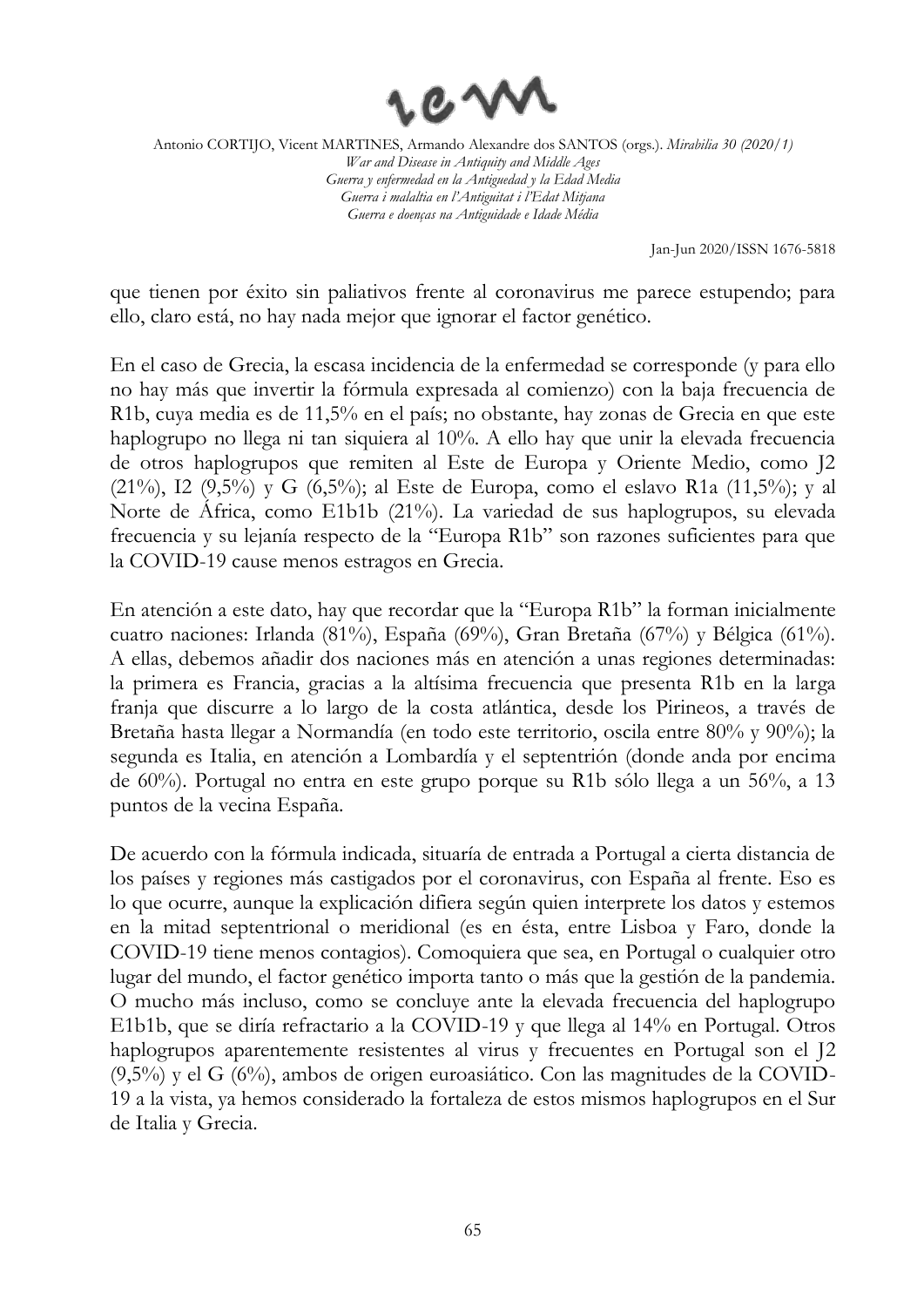

Jan-Jun 2020/ISSN 1676-5818

Ahora pasemos al *milagro alemán*. El mapa de la COVID-19 en Alemania coincide punto por punto con el de R1b, que podemos ver en Eupedia: en el Norte, un 36%; en el Este, otro 36%; en el Oeste, un 47%; y en el Sur, un 48,5 (en la Wikipedia se dice que, en Baviera, R1b alcanza el 50%). ¿Qué sentido hemos de dar a estos porcentajes cuando se contrastan con las magnitudes de la pandemia? En mi opinión, ponen de manifiesto lo injusto que resulta enfrentar a los eficaces y diligentes alemanes con los torpes y perezosos españoles. Quienes así se expresan no manifiestan sus críticas al gobierno de turno sino sus prejuicios, que ofenden a cuantos han plantado cara a una enfermedad que, según se decía, cursaba como una gripe suave. Pocos, a la vista está, sabían lo que les aguardaba; por eso, duele que el lehendakari Urkullu afirme que su modelo es el alemán, no el español. A ese respecto, le invito a que repare en un experimento que desplaza el foco de atención a la frontera de Alemania con Polonia.

Con sus 1.960 contagios por millón y 6.623 muertos (las cifras corresponden en todos los casos al día 1 de mayo), Alemania acompleja a las naciones en que prevalece el R1b; sin embargo, si comparamos sus cifras con las de Polonia (con 335 contagios por millón y 644 muertos) todo cambia. Y tengamos presente que la población de Polonia es de 38,5 millones y la de Alemania de 81 millones. Así las cosas, si no mediase el factor genético, la cifra de muertos en Alemania debería ser de 1.355 muertos, lo que supone que en realidad tiene 5.268 más de los que por una simple regla de tres le corresponderían. Acaso ahora les diga algo el súbito descenso de R1b en Polonia, que queda en un raquítico 12%. ¿Hablamos, entonces, de un "milagro" polaco, o mejor lo dejamos estar?

Como vemos, el análisis de magnitudes en la crisis del COVID-19 debe partir de un hecho: los criterios adoptados por cada nación son tan diversos e inestables que pierden su valor comparativo. Lo peor es que la Genética se ignore en esos y otros casos cuando puede iluminarlo todo y dar con una solución definitiva. De ese modo, la Genética ofrece una explicación que aclara el porqué de las diferencias entre Lombardía y Croacia. Antes de nada, debemos retener un dato: entre Milán y Zagreb, median 520 kms, menos incluso que en el trayecto de Madrid a Sevilla. Sin embargo, entre la región y el nuevo país, como también entre ambas ciudades, se abre un verdadero abismo genético. Conviene decir que unos y otros son europeos, sí, pero distintos por completo, ya que, mientras unos son propiamente occidentales, otros se autoidentifican como eslavos del Sur (los colores blanco, rojo y azul de la bandera paneslava lo dicen todo). Basta ver que, entre la Toscana y los Alpes, R1b supera el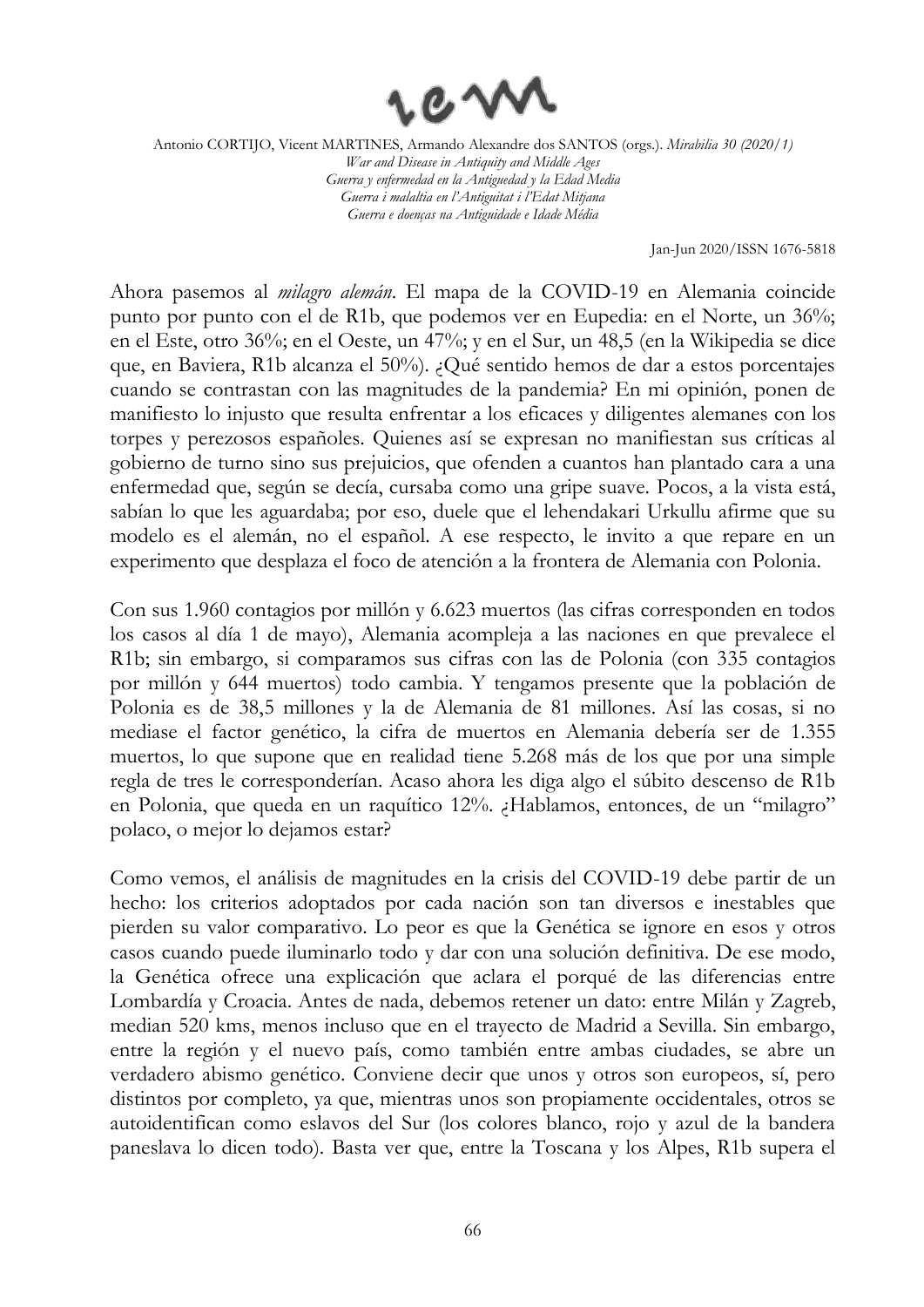

Jan-Jun 2020/ISSN 1676-5818

60% en muchos lugares. El contraste con Croacia, donde R1b llega sólo a un 8,5%, explica lo demás: los 7.506 contagios de Lombardía y los 509 casos de Croacia.

A veces, la taumaturgia no se expresa en forma de milagro sino de puro asombro (hay que recordar que la raíz de la palabra es la misma que encontramos en el verbo griego clásico θαυμάζειν, 'asombrarse' o 'maravillarse'). Pues bien, asombro es lo que causaban en periodistas y expertos de Irlanda las magnitudes de su país "if compared with similar nations". Lo malo es que la similitud radicaba en su población, pues los países comparados eran Dinamarca, Noruega, Finlandia, Eslovaquia y Croacia, y no en atención a su composición genética. Las cuentas no podían salir, pues al 81% de Rb1 de Irlanda se contraponían unos porcentajes muy bajos en los demás países, que tocan fondo con el 3'5% de R1b de Finlandia. Por otra parte, Irlanda, que se ha movido entre el optimismo y el pesimismo, encara ahora la realidad con unas cifras crecientes que alcanzan los 4.233 contagios.

¿Para qué seguir? Podríamos multiplicar el número de "milagros" para dar cabida a casos como el de Siria, país que, en un estado de completa destrucción y a falta de medicinas, alimentos y agua potable, suma 2,4 contagios por millón de habitantes; o el de Mongolia, con 11,5 casos (¿irá a cuenta de la eficacia asiática, tantas veces proclamada con relación a la evolución de la pandemia en Corea del Sur?). En fin, la superpoblación o la falta de profilaxis no ha disparado las cifras ni en la India, que va por los 25,5 casos por millón de habitantes, o Indonesia, que llega a los 38 casos. Los ejemplos que me dan la razón son muchos más, pero bastan los expuestos.

Les invito a recalar fugazmente en el corazón de África fijando la atención en dos países: Nigeria, que, con casi 200 millones de habitantes en un territorio equivalente a vez y media el de España, tiene sólo 9 contagios por millón de habitantes; y el segundo, el más llamativo sin lugar a duda, es Zambia, que sucumbió al VIH (virus del SIDA), que llegó a contagiar a la mitad de la población, y presenta tan sólo 6 casos por millón de habitantes. Ahora, para facilitar el contraste, recuerdo las terroríficas cifras de contagios en La Rioja (12.411), Madrid (9.182) o Castilla-La Mancha (7.754). Si este repaso da al traste con algunas *idées reçues*, me daré por satisfecho.